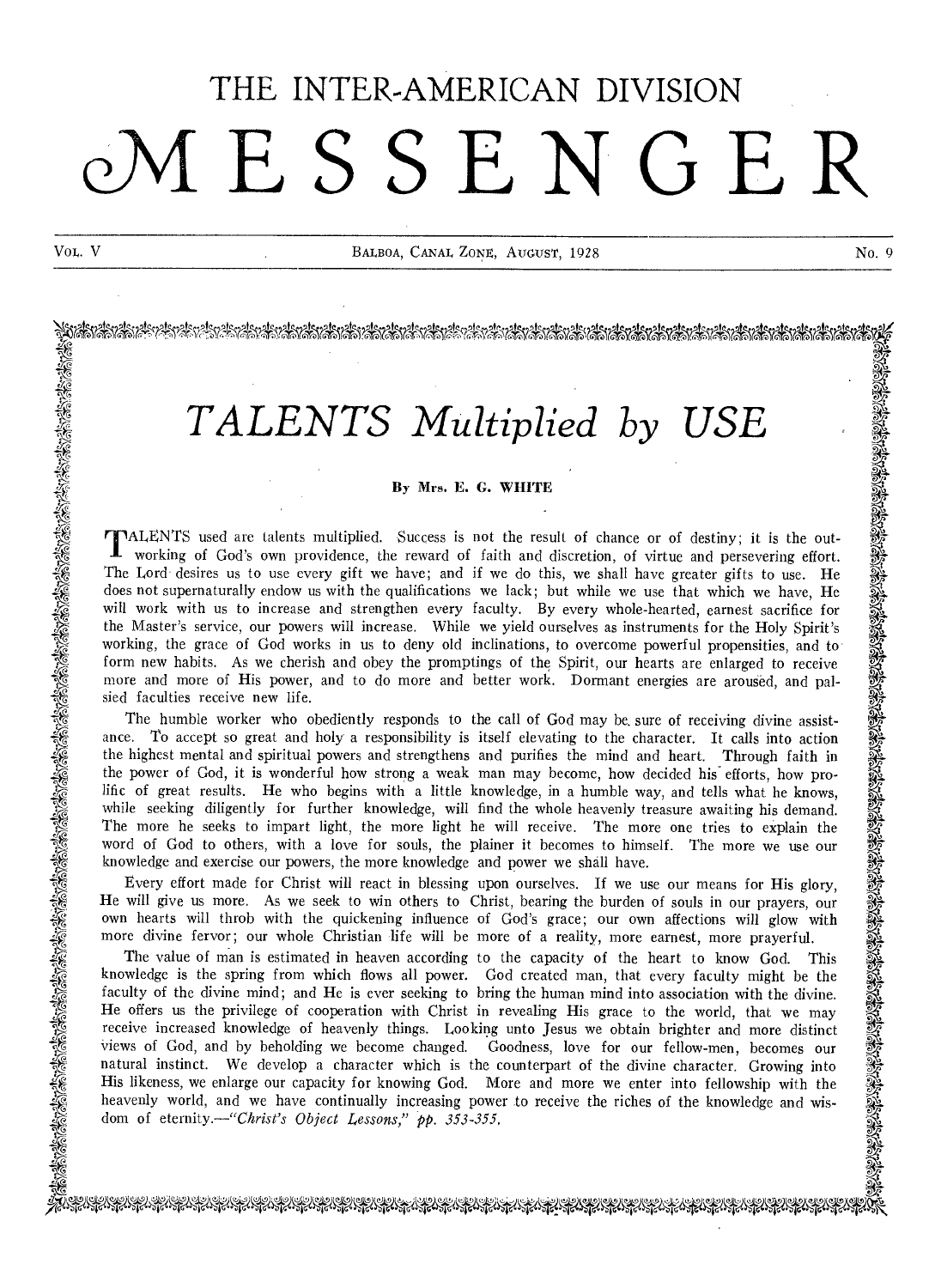#### MEXICO, A NEW LAND

One thing that must impress the visitor to Mexico is the fact that the garbs worn by the Catholic priests and nuns everywhere in the other countries of Latin America, are remarkably conspicuous by their absence. The stranger in that republic would never recognize the clerical order by any outward sign. One who has any knowledge of the terrible blight that the priesthood has been to Mexico, as well as to other Latin countries, must regard the great change that has come to Mexico as a happy omen for the future. It is quite evident that the power of Rome over that great republic has been largely, if not entirely broken.

After one has suffered long from some malignant disease, the crisis has passed and convalescence begins, it scarcely can be expected that entire and complete restoration will be effected in a few days or even in a few weeks. The buildingup process requires time. That is Mexico's condition today, now that the greatest battle she has fought in her long struggle for liberty seems to have been won; and the opposing forces appear to have retired from the field of conflict.

What does it mean?—Never before have there been such wonderful opportunities everywhere in that great republic for the proclamation of the glorious gospel of the blessed God *as just now.*  Wherever the gospel seed has been sown it is springing up and bearing fruit, thirty, sixty, and a hundred fold.

Recently I have visited several churches in the Tehuantepec Mission. Never have I seen greater evidences of entire consecration to God, nor of greater love manifested for God's saving message for this hour, than I witnessed on this trip. In some instances new believers not yet baptized walked fifty miles to attend one service. Others made a similar journey in a small row boat.

One morning following an unusually interesting meeting with this simplehearted, but devoted people, Brother Nelson, the mission superintendent, and I visited the store of one of the brethren. It is located in a town on the banks of a large river. Three brethren —all new believers—came in, took the supplies they had purchased, and carefully placed them in the bottom of a very narrow canoe. Then they returned and retired to a room in the rear of the store. There, reverently kneeling before God, they committed themselves to the care of their heavenly Father. With faces lighted up with serene confidence and holy joy they returned to bid us farewell. They then got into their long, but extremely narrow boat, in which I scarcely should have dared to attempt to stand. But with the water close to the, edge of the boat, the three men, standing erect, began to row their

boat across the broad river whose waters were considerably disturbed by a strong breeze. Soon, however, they were in protected waters on the farther side and started on the twenty-five mile journey home.

The dangers through which one must pass on such journeys are not small or trivial; but under the care of the One whom they have learned to love they feel secure. The joy of meeting with their brethren of like precious faith and of learning of the triumphs of the message in other lands, as well as in their own, more than compensates them for all the hardships of the journey. Five families had just taken their stand for the truth in the village where these brethren lived.

#### MALEKULA

 $\gamma$  ,

The Spirit of the Lord is doing His silent work on Malekula, both in changing wild, sinful natures and in prepar ing the way to reach savage hearts. . . What a change has come over things compared with what we saw two years ago! The walls of Jericho are falling, and we are confident that as our faith is, so it will be unto us in seeing many other walls go down.

A little over a fortnight ago I made a visit to Matanavat on the Sabbath.<br>This is the place where Brother Wiles labored before going farther along the coast to the Big Nambus tribe. Since that time the Matanavat people have had a broken experience, so far as their spiritual life is concerned, but we are happy to see the remarkable change that is coming over them as a result of the patient seed-sowing of the now sleeping servant of God. Their influence is ap-parently stirring the hearts of others, too, for in a testimony meeting recently conducted, two men who had been landed by a trader's ship at the mission bore testimony like this:

"I have been a wild man. I killed and ate men. I was a thief, and engaged in all the practices of the devil. Now I give myself to another Master, Jesus. I want to forsake Satan altogether, and stop quiet until Jesus comes to take His people to heaven." . . . We see evi-dences in many lives now on our mission that the Spirit of God is working. Satan, too, is here, determined to hinder our work.—W. *D. Smith in "Review and Herald," April 26, 1928.* 

At Rodrigues Clara we met with a church of Indian believers. They have a church membership of thirty-eight, and a Sabbath school membership of sixty. Sister Virginia Hernández, a descendant of the Tehuana race of Indians, has for several years been doing very faithful work in the circulation of our literature through this part of the field. She has also followed any interests that were created whenever possible by personal visitation.

Brother Saulzar, the native evangelist in this field, has the care of twenty-two churches and companies. He is of the

ancient Aztec race. His brother recently secured a small farm near San Juan Sugar. While working it, he seized every opportunity of interesting the people in the message. He would meet with them evenings, while Sister Hernandez visited the homes through the day, and assisted in the services at night. Twenty began to obey the truth. In another village near by, three families, including the head teacher and the post master, began to keep the Sabbath. In another nearby village, two families decided for the truth. These are of the Toltec race. These new believers were gathered in two weeks, but after former seed-sowing.

At Puerto Mexico where we spent the Sabbath there are two churches. One has a membership of fifty and a Sabbath school of eighty-two; the other, a Korean church, has fifteen members. Through the efforts of the native believers there, several new companies have sprung up in the adjoining districts.

It was a source of inspiration and a joy to my heart to meet with the earnest, consecrated brethren and sisters of this mission. They are filled with love for this truth and with consecrated zeal that is kindled into a sacrificial flame, and is- sending forth rays of light that are dispelling the darkness from many a heart and home.

The triumph of this message, the joy it brings to their hearts in the consciousness of sins forgiven and of hearts purified, the reward awaiting the faithful at the coming of Jesus, is the theme of their conversation and the object of their untiring labors.

There is no mass movement toward the kingdom, but everywhere the Spirit of God is moving upon honest hearts, and many are turning with longing hearts toward the light. All seem to be prepared to welcome its precious, purifying rays into their hearts, and at any cost to themselves to walk in the light.

If there is any doubt lingering in the heart of any believer that we are living in the "latter rain," and that God is now cutting His work short in righteousness, a personal acquaintance with what God is doing for this people surely would dispel all such doubts forever.

E. E. ANDROSS.

## ANTILLIAN UNION MISSION

#### Josefina 56, Vibora, Habana, Cuba

|  | A. R. Ogden  |  | <i>Superintendent</i> |
|--|--------------|--|-----------------------|
|  | N. L. TAYLOR |  | Secy Treas.           |

#### NEW INTERESTS

Elder Hubert Fletcher, who is working in Jamaica, sends a few words of encouragement about the progress of the work in his field. Writing from Spanish Town, he says:

"The Guy's Hill church has been completed and it was dedicated on the first of April. I was sent immediately to the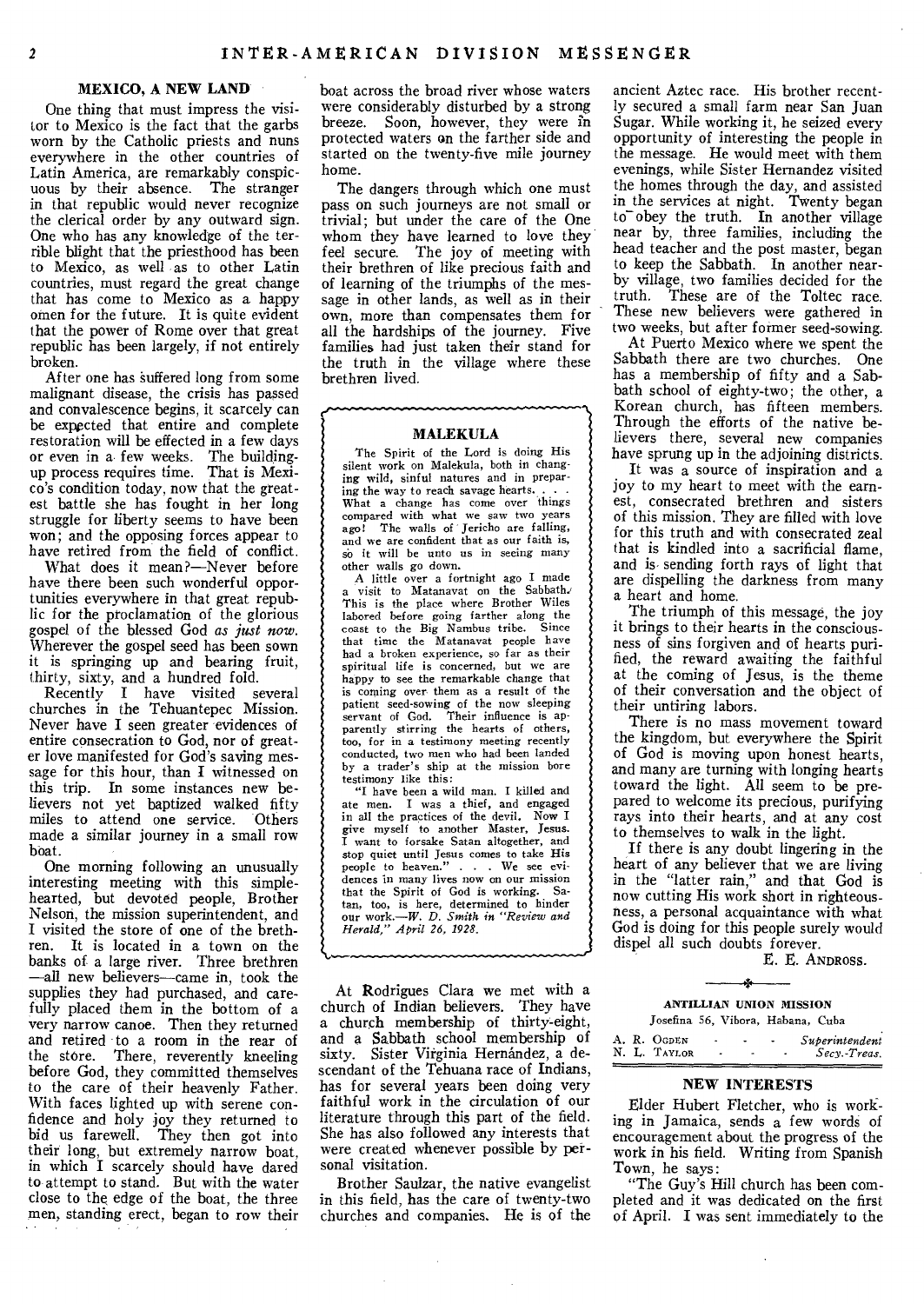Regent Street church to conduct a special series of meetings in the interest of the church. At the end of two weeks we baptized ten persons.

"My next field of labor was Spanish Town. This is the fifth week. I have had to remain longer than first planned because the interest has developed into a real effort. Ten have already been baptized. There are ten in the baptismal class, and we expect ten more to join this week.

"The young people's society is taking hold of the work here in a most encour-<br>aging way. They have a prayer list, They have a prayer list, and are working for these individuals during the effort.

"We had a wonderful meeting last night. It was a stereopticon lecture on temperance. At the close of the lecture twenty-three came forward and signed the temperance pledge. Some even sent up the packages of cigarettes which they had in their pockets to be thrown away.

"Surely, if God's people will, at this time, get right with Him we will see a mighty work done in the ingathering of souls. God is ready; the people are waiting."

#### LED BACK HOME THROUGH PRAYER

Shortly after her baptism, Faustina Cordero, a member of the church in Santurce, Porto Rico, came to the writer to unburden her grief over her son who had left home about eight years ago. She did not know whether he was in Porto Rico or had left the island; whether he was dead or alive. All these years she had grieved oyer her son even as Jacob mourned over his son, Joseph. I told her that while we did not know where her son was, the Lord certainly knew. From that time the matter was laid definitely before the Lord in anxious prayer.

About six weeks later the lost boy. now grown to manhood, stepped into his mother's home. He had spent the years in the southern part of the island and he had all but forgotten his, mother. For no particular reason, so far as we are aware, the thought came to him that he should go back home to his mother. But it was all plain to the mother, and then and there she knelt down to thank the Lord for the restoration of the lost boy.

### *Santurce, Porto Rico.*

## $-2 -$

H. E. BAASCH.

#### CENTRAL CENTRAL AMERICAN UNION MISSION Apartado 1059, San Jose, Costa Rica

|  | Tipartago 1000, San Jose, Costa Kita |   |                          |                |
|--|--------------------------------------|---|--------------------------|----------------|
|  | W. E. BAXTER                         | ۰ |                          | Superintendent |
|  | A. P. CHRISTIANSEN                   |   | $\overline{\phantom{a}}$ | Secy. Treas.   |
|  |                                      |   |                          |                |

#### IN GUATEMALA AND SALVADOR

Our first Indian mission in Central America is located in one of the most densely populated areas of Guatemala, ninety miles by auto from Guatemala<br>City. The various Indian tribes live The various Indian tribes live chiefly in the country on an elevation of from six to nine thousand feet, and subsist on the products of the soil. The soil, for the most part, is very fertile and the Indians appear to be quite successful farmers. The mountain sides are terraced where they are too steep to be tilled otherwise. For many centuries the Indians have occupied this territory without molestation.

Our station is located on one of the great highways of travel where many thousands of Indians pass each week. It is located in a very healthful district and, so far as we can see, at a very stra-

#### ARE WE READY?

r i

From the New Hebrides comes a very touching experience which illustrates the situation that confronts us in many of the fields. The natives of the interior are known as "man-bush"—men living in the bush, These people sent repre-<br>in the bush, These people sent repre-<br>sentatives to our missionary requesting him to send a teacher to the tribe. The missionary had no one to send except a young native boy, himself -only two or three years out of savagery, who had been sitting at the feet of the missionary learning the gospel story.

The missionary called the boy and said: "The man-bush have sent for a teacher. Will you go?"

And the boy in his broken pidgin Eng-lish said: "Missi, me ask you one question. Man-bush him eatum up, When Jesus comes, Him no find him." That is, man-bush are cannibals. They eat people. If I go and they eat me, when Jesus comes will He find me?

The missionary replied, "Oh, yes, my boy, Jesus will find you, It makes no difference whether you are drowned and lost in the ocean, whether you die and are buried in the ground like a white man, whether you are placed in the trees like a native, or whether you are eaten by cannibals, When Jesus comes He will call, and you will hear His voice and come forth, and you will be with Him in His kingdom,"

Without a moment's hesitation came the answer, clear and definite; "Me go *man-bush,"—Australasian* Record.

tegic point, It is within easy reach of the city of Solola. We are looking forward to a great work being developed<br>in the surrounding territory. The Inin the surrounding territory. dians seem very cordial and I believe that many will respond to the efforts that our missionaries put forth in their behalf.

After spending nearly a week traveling over the country in an auto, in company with Brethren Baxter, Howard, and Lusk, I felt very sure that the Lord had guided in the selection of the location for our first Indian work in Central America. Brother and Sister Boehne have erected their house on that property and will proceed to construct another for the second family that we

hope to place there soon. They will also build a small dispensary.

In speaking of the prospects for the work in this field, Brother Boehne writes:

"As to the prospects for the growth of the work among this people they are as certain to follow as it is certain that Matthew 24:14 shall be completely ful, filled. We see so many very commendable, natural capabilities, and splendid traits of character in these Indians, that our Christian love for them ever increases,and we know that Christ loves them the same as He does us and will abundantly answer our daily prayers for a large harvest for the kingdom." Already we have a few baptized Indian believers, and interests are springing up among them in different places.

After spending a few days in Guatemala City, where the headquarters of our work for Guatemala are located, we went by auto, with Brother Lusk, to Salvador. Here we found the work making encouraging progress. Brother Baxter and Brother Lusk held a short series of meetings in our church building in Salvador City, following my visit, when twenty-one signed the covenant to keep all the commandments of God, It seems that all through these Central American republics the Lord, by His Spirit, is moving upon the hearts of many of the people, and they seem ready to respond to every effort put forth in their behalf. Our brethren who are carrying the responsibility of the work in these fields are full of courage for the future. That which causes them the greatest anxiety is their inability to answer many of the most urgent calls for help that are constantly coming to them.

We are profoundly grateful to God and to the brethren for the help that has been given us in the way of appropriations, and also for the little company of devoted missionaries; but the time has come for the gathering of a large harvest of fruit from these lands, and we would fail to do our duty if we did not appeal strongly for additional help to enable us to gather the fruit that is rapidly ripening for the harvest. If it is not gathered soon much, necessarily, will perish on the field. No one who has visited these fields and become acquainted with the people who have already accepted the message, and heard their earnest testimonies expressing their, deep gratitude of heart for the truth that has brought deliverance to them, could fail to have his heart moved in behalf of the others—thousands of them—who are only waiting to be gathered into the kingdom.

Daily we are praying that God will move upon the hearts of our people to give of their best to the Master while there is still opportunity to save the perishing. - E. E. ANDROSS,

*Balboa, Canal Zone.*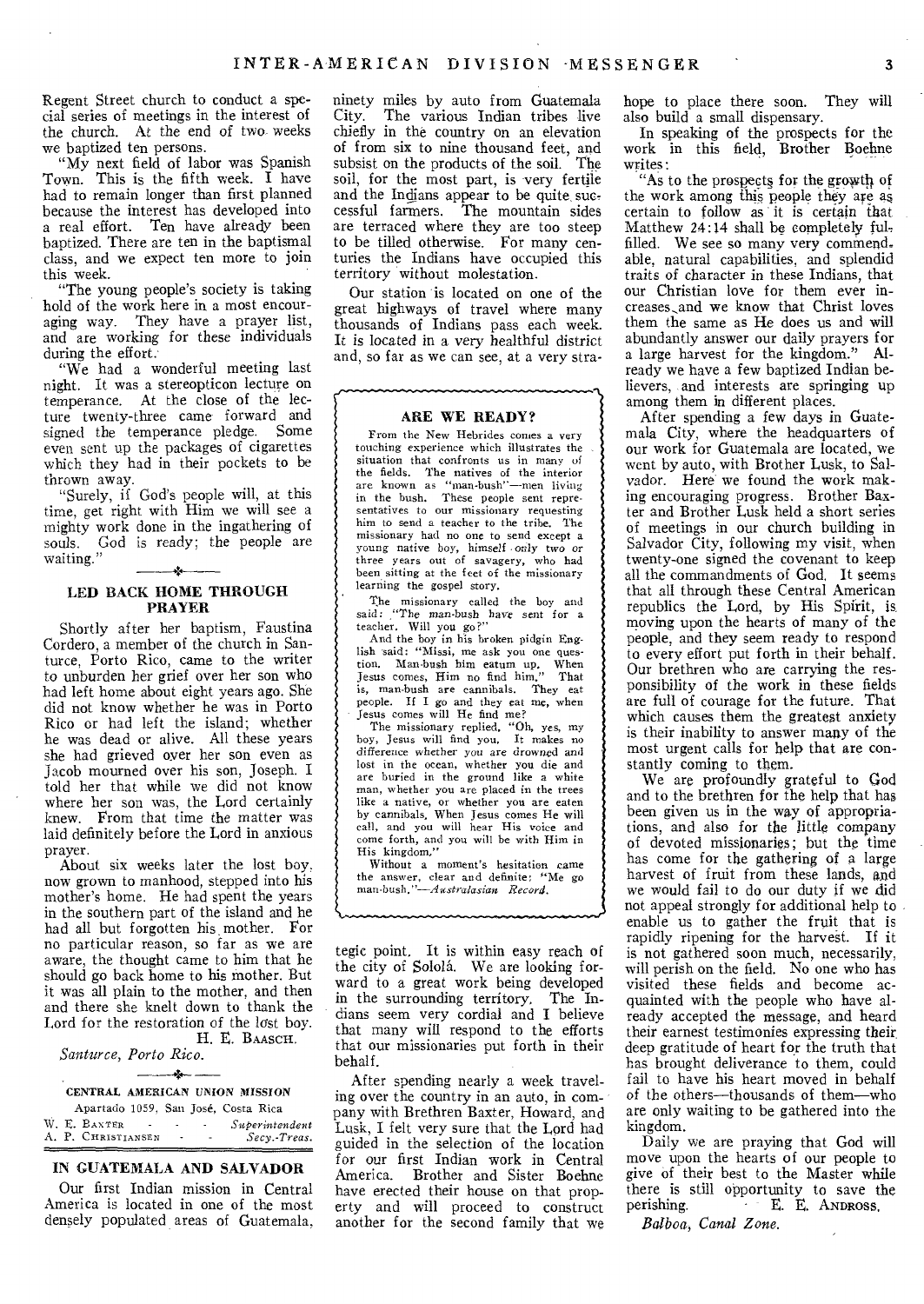#### **THE FIRST YEAR**

The first school year at our new Spanish Academy in Costa Rica has just closed, and we are pleased to tell you that the Lord richly blessed us from the beginning. The picture below is a front view of the property which comprises four acres of rich soil, and a seventeenroom house that is very well adapted to the needs of a school. It is located only two miles from the heart of San José; and being so near, we enjoy the benefits of the city water, electricity, and street car transportation, although we are on the far side of the savannahs—a two hundred acre plot of municipality owned open land. However, in our school we have an entirely rural atmosphere and are completely isolated from the evil influences of the city.

We are endeavoring to follow strictly the instructions given us by the Lord for the operation of our training centers, hence we are putting much stress upon<br>vocational training. Chicken raising, vocational training. agricultural training, and baking have proved profitable.

The calendars for the school term beginning the middle of September are now ready and will be sent to those who are desirous of obtaining more information about the academy. Please address all inquiries to Professor W. H. Wineland, Apartado 1059, San José, Costa<br>Rica GLEN RAY.

*San Jose, Costa Rica.* 

## **THROUGH NICARAGUA**

Friday, April 13, I left La Union, Salvador, on a very interesting trip. For some time it had been planned for me • to visit the west coast of Nicaragua to help plan for the opening of permanent work in the Spanish section. To save time and expense, I chose to enter it by one of the most out-of-the-way routes.

We embarked in a very small gasoline launch. The ten passengers, together with our baggage, were all crowded into the small space which had already been reduced by the loading of a few hundred pounds of rice, gasoline, etc. In a little less than two hours we reached Amapala, an island belonging to Honduras where they have the custom house. At about twelve we sailed from there for Tempisque, in Nicaragua, where we arrived at 8 P. M. after waiting two hours for the tide to come up enough for us to make our way up the little river to that place. As we wound our way in and out, up the entrance to the river, night came on, and a man on the bow of the boat began playing a flashlight on the right bank of the river.

Soon the launch slowed up and we headed toward the bank and crept into a creek so narrow that it was with difficulty that we made our way through. It was all covered with trees, and as we

twisted in and out below them, the pilot would warn us to look out for the limbs. Twice we ran onto submerged logs. After forty-five minutes we came to a point beyond which the bark could not pass. We were transferred to a row boat, taken in it a few hundred feet, transferred to still another for a short distance, and finally carried out on the backs of men. As we crept up stream through the wilderness by the aid of a flash-light the scene was about as weird as one could imagine for we were in the very zone of the revolution of a few months before.

When the man who carried me out put me on the ground in that almost uninhabited part, some of the people held high their smoking oil lamps without chimneys to help me see. Our baggage was all piled into an old house guarded by natives in American service uniforms. About an hour later we were let in, one at a time, while our baggage was examined by the customs officers, superintended by two American marines. It was 10 P. M. when we were at last ready to leave on horseback for Chinandega some fifteen miles south. The road was only a trail and in the darkness my horse stumbled along over the rocks among the trees, while I kept awake dodging the limbs.

About midnight we were stopped by a guard of American marines, patrolling the trails into Chinandega. When they learned we had just passed the customs at Tempisque they allowed us to pass without opening our baggage. It was after 1 A. M. when we reached the hotel in Chinandega.

The next day being Sabbath I did not travel but spent the day visiting the people some of whom desired to know what Adventists believe. War is an awful thing, but it seems to make the people more anxious to examine the message; for they desire something solid to anchor to as they feel earthly power crumbling beneath their feet. Some told me of having the Bible and desired me to send literature which would help them in its study.

Chinandega is a nice little city of 14,500 inhabitants. It was here that the revolution began a little more than a year ago. Fourteen blocks of the very heart of the city were destroyed by fire during the three days and nights that the fighting continued.

Managua is the capital city. It is located on Lake Managua and has about 60,000 inhabitants. There are several very nice people interested in the truth here who urged me to send a worker who could fully instruct them in the message. On the way to Managua we passed through Lion, the old

capital. It has a population of 30,000. Eighty-five miles farther on we passed Matagalpa which is in the rich coffee section. This entire section is healthful, well-settled, and would be a good place for the workers from the low lands to spend a part of the year. Here also we found people interested in the truth. We also visited Masaya and Granada. The latter is at the northern end of Lake Nicaragua which gives the city a very good climate. The lake is ninety-two miles long and about forty miles wide, the largest lake between the Great Lakes in the United States and Lake Titicaca in South America. Granada seems to be the wealthiest city in Nicaragua. The homes of the people are large and wellconstructed, and, in many cases, elegantly furnished. We have interested people there, and also in Masaya.

Diriamba is a nice little city in a splendid farming section of the country, and as it is well up in the mountains the climate is cool and bracing. We have quite a company in and near this city who are deeply interested in the truth, most of whom are keeping the Sabbath. They urged that a worker be sent to the field as soon as possible so they could be fully instructed in the truth and organized into a church. As I traveled through this interesting republic and realize that we are very rapidly nearing the end and as yet we have no work established in all this vast Spanish territory, my heart was greatly moved and I was led to feel that we cannot longer delay establishing workers in this field and remain clear before God.

As we study the needs of the work we



Central American Trainir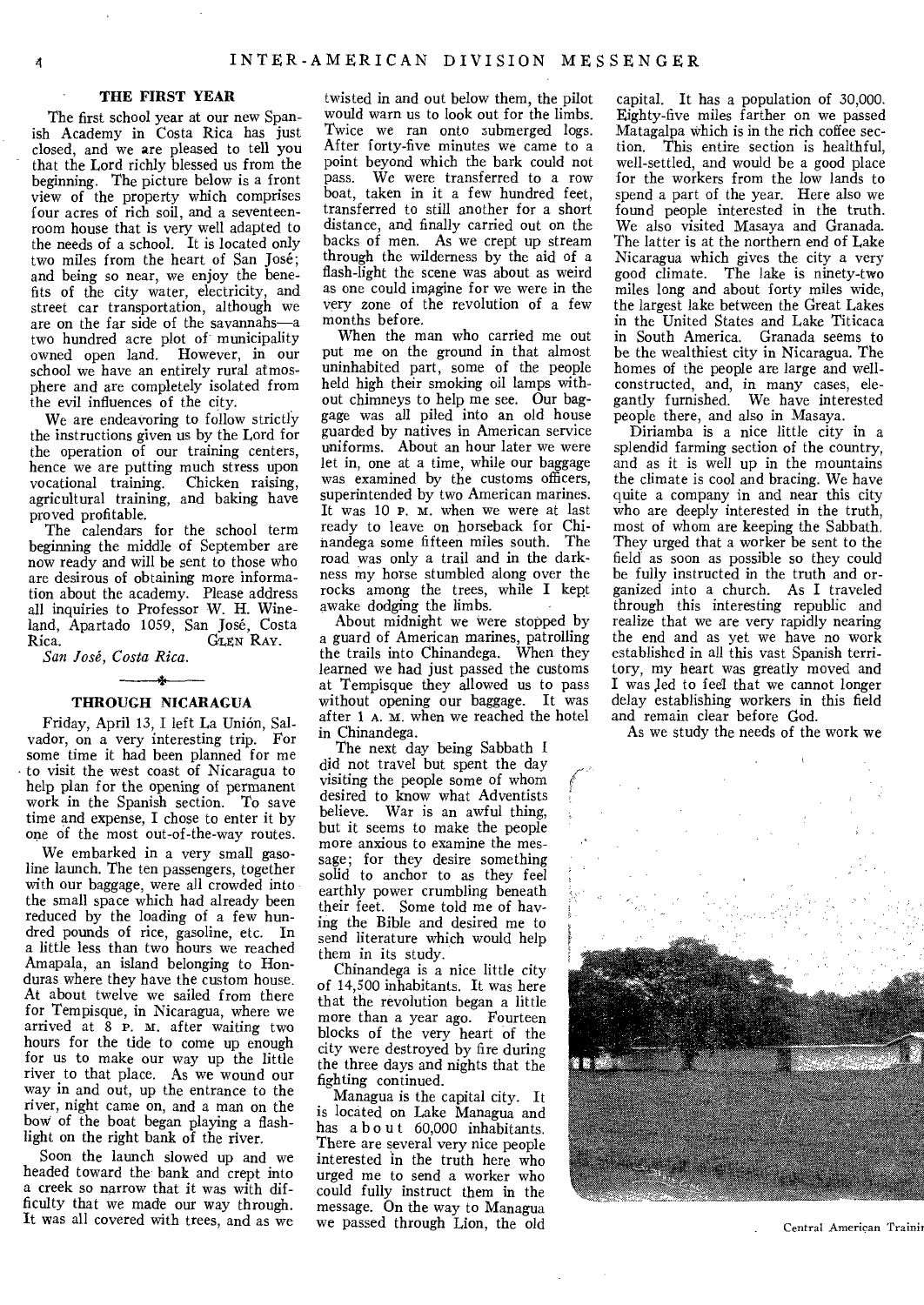must devise some plan by which this field can be definitely entered. I am happy to be able to say that at a recent meeting of the Central American Union committee it was voted to set Nicaragua off as a separate mission. This has been approved by the Inter-American Division council, and Pastor E. P. Howard was chosen as the superintendent. W. E. BAXTER.

*San Jose, Costa Rica.* 

#### COLOMBIA-VENEZUELA UNION MISSION

|               | Box O. Balboa, Canal Zone     |                      |                             |
|---------------|-------------------------------|----------------------|-----------------------------|
|               |                               |                      | H. E. BAASCH Superintendent |
| C. L. STILSON | ٠<br>$\overline{\phantom{0}}$ | $\Delta \phi = 0.01$ | Secy.-Treas.                |
|               |                               |                      |                             |

#### IN VENEZUELA

Leaving La Guaira, the principal port of Venezuela, and riding about thirty miles over one of the finest automobile roads in the world to an altitude of 2,900 feet, we found on top of the mountain the old picturesque city of Caracas which was founded in 1567. Here was born the great South American *Libertador,* General Simon Bolivar—the George Washington of five republics. In this city we held our colporteurs' institute, February 15-26, with eight enthusiastic bookmen who have been circulating the printed pages during the year and pointing individuals to the greatest Liberator, the Liberator from sin to all who come to Him and do His will.

Brother F. W. Steeves, field missionary secretary, presented a report of the work done by these faithful colporteurs who helped to send the sales of this mission, amounting to \$21,664.78, clear



ol, San Jose, Costa Rica

over the top. This surpassed the sales in any other field in the division. Best of all, they reported Sabbath keepers in the lowlands and the highlands of Venezuela where they had toiled. These men seemed happy at the thought of being able to "come apart and rest a while."

There is no other field in the Inter-American Division where they have as good roads as in Venezuela, and where the goal of the president of the republic is "a road to every village." However, for the present, much of the traveling must he done on muleback, and there are places where it is not practical to use a mule. One of the boys purchased a large cayuca, and, like the Indians living along the river front, paddled his way from town to town, selling our books with wonderful success. No doubt it was the first time that the people had seen such methods used in selling books, and without question, the first time that they had seen *our* books.

But there is no joy that is not at times accompanied with disappointments. After finishing one of the sparsely populated river towns, this colporteur returned to the river to take his cayuca to the next place; but much to his surprise the river had risen and greatly increased, so instead of finding his boat complete, he found pieces scattered along the bank. This resulted in great loss, and for a while discouraged our fellow-comrade, but it was not long before he was joyfully on his way again, selling the gospel literature. With a big smile he related his experience, thanking God for the success given in spite of difficulties.

The colporteurs in this mission did not present any wonderful report as a result of selling "Home Physician,' for most of them sold the new book, "Ministry of Healing," —a book that is winning its way in Venezuela. A Protestant missionary purchased the book, read it, and then said to the colporteur, "This is the best book published by the Seventh-day Adventists.'

From far-away Europe word comes from Brother F. Charpiot, field missionary secretary of the Latin Union, saying, "In France we still have room to sell thousands of "Ministry of Healing." We want to cover the territory with this book as much as possible. From different parts we have received very fine testimonies of appreciation for this good book. I think it is going to open the way for our colporteurs. atheistical France is such good territory for "Ministry of Healing," surely it is good for our territory.

There was one thing only that made us feel sad during the Venezuela institute, and that was that the devil had stolen a march and caused debt to enter the field. This compelled us to talk about the thing that we disliked so much. During the colporteurs' institute every one resolved that from henceforth there shall be no more debts. The field missionary secretary there always has a way out. His motto is, "If you can't see a way, then make one."

After the institute I had the pleasure of traveling five days over a new automobile road from Caracas to San Cristobal, covering about 625 miles. We did in five days what always took thirty days before, traveling over three high ranges of the Andes. The first and highest range, Mucuchies, is 14,625 feet high. This probably is the highest automobile road in the world.

We had to pass through the village of El Cobre, where our beloved brother and fellow-worker, Rafael Lopez, is buried; and as we stood by the grave of that faithful soldier of the Andean Mountains, we asked God to give us the same love for the message, the same courage and faith that he possessed. Later, I met the Colombian consul. spoke of Brother Lopez to him, he said, "I shall never forget the image he had drawn on a piece of paper, telling me about the great image and the prophecies of Daniel." So, although he is taken away from us by the cruel enemy, death, his works do follow him.

Arriving in San Cristobal, we met Brother and Sister Cleaves who had recently arrived in the town. We were made sorry to find Sister Cleaves suffering from nervous trouble, but we pray that God will yet help them to do a great work in that liberal town. We also had the privilege of meeting Brother Lamas who has been doing a marvelous work in San Cristobal and the neighboring towns. The interest is very great. He loves the printed page and wherever he goes he believes that the people need the message; so he has taken in a very short time 260 yearly subscriptions to *Centinela.* 

Four hours from San Cristobal by auto-bus we arrived in the busy and quaint town of Cucuta, Colombia. It is one of the most prosperous towns on the borders of Venezuela. We arrived about 8 P. M. and were taken to the Pension Colombia, where beds cost twenty-five cents each. But the room with three bare cots was windowless, lightless, and practically airless; so we started out after supper (such as it was) to hunt another place to stay. About nine-thirty we found Pensión Imperial, where the rate was just eight cents higher for each bed; but the room had two large windows and a splendid electric light.

After the night's sleep, we awoke with courage in our hearts and went directly to the government palace. Our first attack was made in a large hall where the legislative body was assembled. The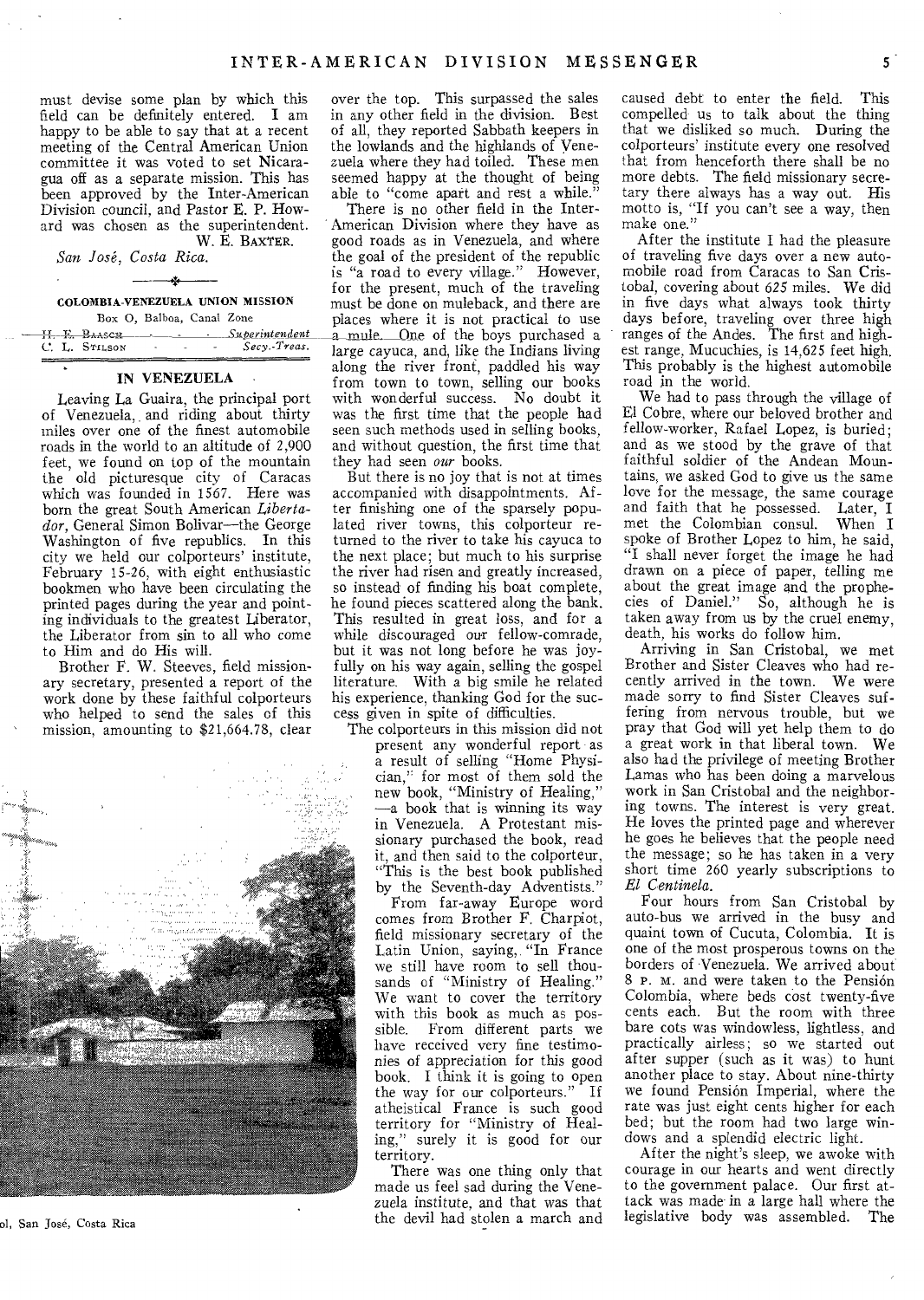first one to meet us was the secretary, who listened to our presentation and then said, "Are you a Mason?" Looking him straight in the eye, we asked, "Are you afraid of a Mason?" "No," he replied, "but the priests are after them hard in Colombia." He gave us an order, took us into the assembly hall, introduced us to the different lawyers, and also helped us to give the canvass. We would only give the title of the book, its object, in just a sentence or two, and then the secretary would say, "I have taken one; the price is so much, to be delivered at such a time; only say `yes' or 'no.' " Nearly every lawyer signed. The business men of the town listened to our story and seemed very much pleased to sign their names, In two days and a half the Lord gave us \$549.00 worth of orders.

The field missionary secretary believes that it pays to save men. And surely he will save this brother from the terrible enemy, debt, as the profits from these sales go to help wipe off the debt referred to above. This unfortunate colporteur walked sixty miles to deliver a book, remained three days to meet the person, and then failed to deliver it. We feel confident that he will use this same perseverance to keep far away from the debit side of the ledger.

The thing that greatly impressed me while in Venezuela is the way the church membership is growing. Some of this increase is the result of the books sold by the men in the field, and by the members of the church. In Caracas one Sabbath they had 113 Sabbath school members. The church was so crowded that it was necessary to use another room. The superintendent, Pastor Steele, who gave us splendid help during the colporteurs' institute, said, "We must build because we do not have enough room." And he told the truth. Truly, we are living in the time when the Third Angel's Message is going to the Inter-American Division with great power.

J. A. P. GREEN. *Balboa, Canal Zone.* 

#### - 74 EAST CARIBBEAN UNION MISSION

Box 221, Port-of-Spain, Trinidad<br>M. A. HOLLISTER - - - - Superin M. A. HOLLISTER - - - *Superintendent*  M. D. Howard

#### AN APPEAL OF INNOCENCE

One evening a sweet little native child, who came with her mother to our home, was reciting some splendid little pieces and singing such songs as, "Jesus loves me this I know, for the Bible tells me so." She gave a really remarkable number of selections perfectly, from memory. We asked her where she had learned all that, and she said; "In the Sabbath school."

Then she got up and tripped a waltz to a jazzy, frivolous song, entirely out of keeping with the rest. It was all done so innocently that we could not blame the child. When we asked her where she had learned that, she replied; "In school."

What a pity we have not the facilities to place such little ones under a Christian influence all the time. We look hopefully toward our new union training school for a supply of trained native teachers who can begin with the young in the years of innocence and help train them to be true to the high standard of<br>the gospel. H. SKADSHEIM. H. SKADSHEIM.

*St. Johns, Antigua, B. W. I.* 

#### $\rightarrow$ MEXICAN UNION MISSION

Calle Jalapa 210, Mexico, D. F., Mexico D. A. PARSONS - - - *Superintendent* **J. G. PETTEY** - - - - *Secv.-Treas. J. G. PETTEY* 

#### PROVIDENCES IN MEXICO

There are many evidences of God's hand in the work in Mexico, which has been a source of great encouragement to the workers.

Some of our colporteurs have related most interesting experiences which show that our heavenly Father has a care over His own, and will deliver when all human help fails. They have told of being threatened with mob violence, and in a dream one brother was shown the streets filled with women, armed with clubs, and looking for them. The colporteurs decided to leave the town early next morning, and they found the large, swinging door open for them at that early hour, although it was usually closed. The dogs came to them wagging their tails instead of barking. A man met them and went with them to the next town, carrying their valises without pay.

Another brother told of visiting a town. He noticed that several children were following him along the street. He stopped and asked them what they wanted, and they told him that their mother had sent them to invite him to their house with his books. When he called, the woman asked to see his books. As soon as she saw them she told him that in a dream she had seen him passing through the streets, carrying a

#### ₽₽₽₽₽₽₽₽₽₽₽₽₽₽₽₽₽₽₽₽₽₽₽₽₽₽₽₽ "PRECIOUS TO ME"

A reader of the MESSENGER has been sending the Morning Watch Calendar to a friend who is not an Adventist. Here is a portion of the

letter of appreciation she received: "Your lovely letter with the precious calendar reached *me* yesterday. I am ashamed of myself for not writing you in regard to the one :or last year. I kept up the study of it every day. I have also made up all the back texts. I have<br>on file every calendar you have sent me. They on file every calendar you have sent me. are very precious to me I have never missed one day's study in them; and from them I glean many beautiful thoughts for meditation and inspiration. I am sure the one for 1928 will be even more precious than any previous one; for I am satisfied that I receive more each year from the study of the calendar."

book with the truth in it. She and her family seemed anxious to hear the truth, so he gave them a study. He returned and gave them more studies before leaving the town.

In a certain family the lady of the house is a doctor by profession and was a member of the church. She had not been attending her church regularly, so some of the members visited her one afternoon and encouraged her to be more faithful in attendance. She promised to go to prayer meeting the following Wednesday night. She prepared for service early that night and left with her husband for meeting. She came to what she thought was the meeting, but it was, in reality, our own meeting, for we-had moved into the building occupied by the only a few weeks before.

Later she was asked by her friends why she had not fulfilled her promise. She declared that she had and that she enjoyed the meeting very much. Then they learned that she had visited the wrong church and advised her of her mistake. She replied that she was very contented in her new church and that she would continue to go there. I had the privilege of baptizing her a short time before I left the town.

We have one church which is largely composed of the soldiers that fought in the Zapata rebellion. One of Zapata's leading generals and one of his colonels are members of this church. One would not think, to see them studying their Bibles, that they were men who, at one time, were more to be feared than any that fought in Mexico. C. E. MooN.

*Tacubaya, Mexico.* 

#### WORKERS' MEETING IN TEHUANTEPEC

 $\overline{\phantom{a}}$ 

Our workers' meeting for the Tehuantepec Mission was held in our tract society office at Orizaba, April 23-29. As our meeting followed the Mexican Union committee meeting, we were privileged to have the help of Pastors E. E. Andross, H. H. Hall, D. A. Parsons, and Sister D. A. Parsons. Although these workers could be with us only two days, their help was very much appreciated.

Pastor Andross gave our workers some very interesting studies on such topics as: Our world organization, organization and function of General Conference departments, organization of the church and the duties of its officials, duties of the ministers, use of the tithes and offerings.

Pastor Hall, who has recently finished a tour of the world, visiting our publishing houses and tract societies, as well as other institutions in many countries. inspired us as workers to put forth greater efforts during our coming Big Week and Harvest Ingathering campaigns, by telling us how the offerings and the funds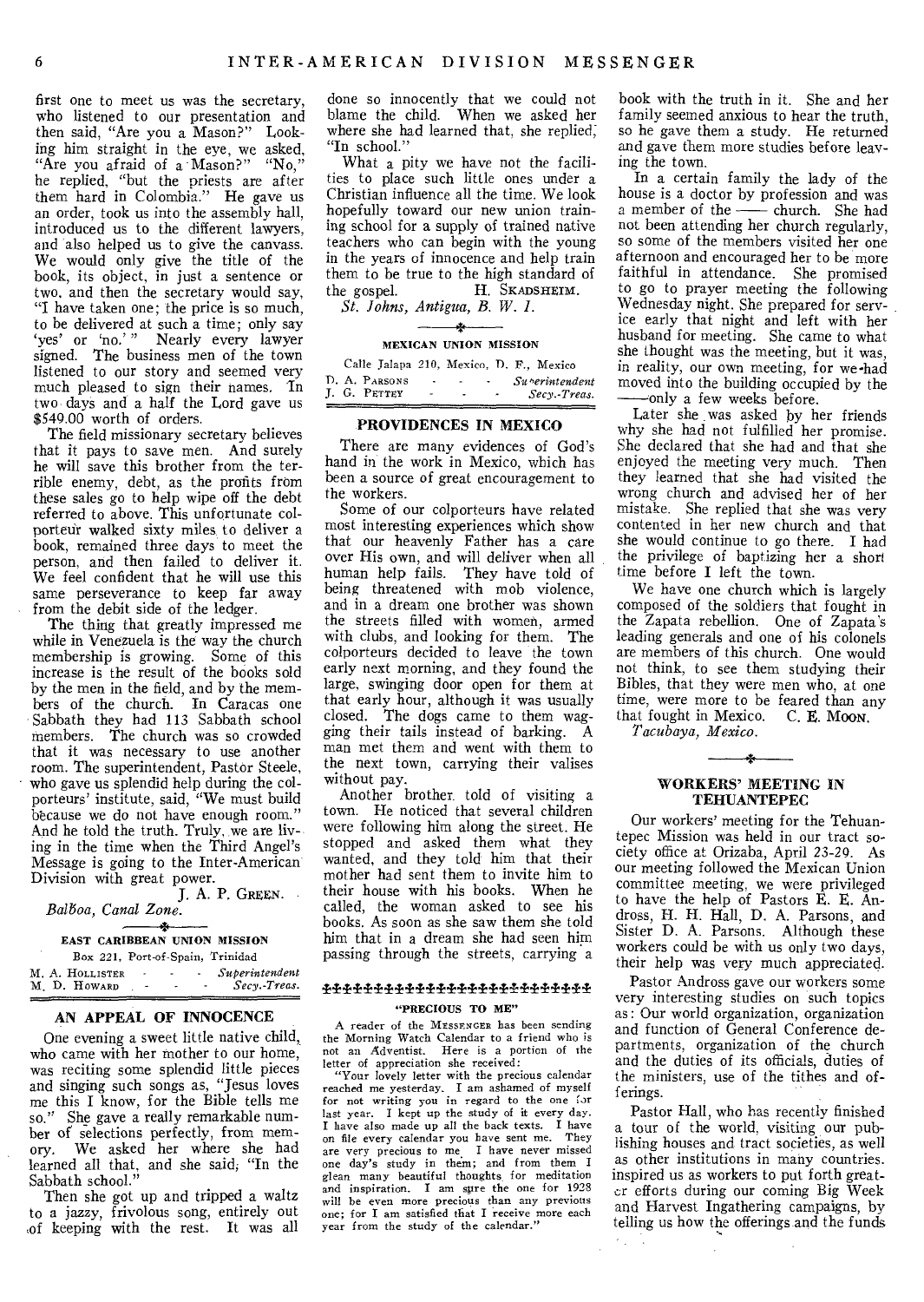raised in Big Week campaigns had built many branch publishing houses and financially helped many tract societies, pioneering on the frontiers of our mission work.

Pastor Parsons helped us in solving some of our mission problems, while Sister Parsons gave much needed instruction concerning our Sabbath school and Missionary Volunteer departments.

Brother Robinson, our union home and field missionary secretary, also spent a few days with us and helped in laying plans for Big Week and Harvest Ingathering efforts. Our goal for Big Week was set at \$218 and for Harvest Ingathering at \$650. These goals may seem very small to many of our division brethren, but they really will mean considerable effort by every worker and every available member if we reach them, as this district of Mexico has been exploited by revolutions to almost unbelievable poverty. We earnestly solicit the prayers of our brethren for our success amid many handicaps.

Our workers brought in very encouraging reports of the progress of our work in all parts of the mission. In the district around Puerto Mexico four new Sabbath schools were reported for the first quarter of the year, making a total of twenty-two churches and companies to be cared for by Brother Sauza. Brother Zaynos, who has been working for five months in the state of Tabasco, reported three large new Sabbath schools organized there, and told of other groups of believers calling for him to come to give them instruction in places where he was unable to go because of religious persecution. After having been imprisoned, and persecuted in many ways, this worker and his wife were ordered out of that state. Thus these new companies and many interested people are left without the help of a pastor; and we are praying earnestly that the gates may soon reopen so that we can send them another worker.

Two colporteurs who just passed through a portion of the interior of the state of Oaxaca, where as yet we have been unable to send a worker, sent a list of seven groups of new believers that are calling for the gospel. We felt constrained to sacrifice in other districts of our mission in order to send them a worker. So Brother Sauza, with his wife and family, has left for that state. We expect to see a great harvest of souls in that new district. The other workers from their respective districts brought in equally encouraging reports of progress. We feel that God has set His We feel that God has set His hand to finish His work here with great rapidity, and that He is commanding us, as workers and laity, to GO FORWARD ALL ALONG THE LINE! With His help we are resolved to obey that divine<br>command. [ B. NELSON.] J. B. NELSON.

*Orizaba Mexico.* 

#### HOW TO DO IT

If those who are invited to teach a Sabbath school class would realize that it is a call from God and accept it as such we would have more successful teachers in our schools. The teacher who recognizes the call to be from God will desire to grow and improve his efficiency so his efforts may receive the approval of the Master teacher. He will study his lesson so well every day that Sabbath will find him prepared for his task. Not only does he study to be able to teach the lesson by precept but by example also, for wherever he finds his own life defective he endeavors to shape it to accord with the teachings of the lesson; thus the truths taught are made more- forceful, more convincing, more powerful, and he has improved the quality of his work. A successful teacher also acquaints himself with the members of his class in order that he may be able to drive home to each heart the lessons best suited to that particular. life. But that would be impossible to accomplish without clearly understanding the lesson himself.

To be a successful teacher means more than many realize. Those who teach in day schools are required to spend years in training. Is the efficient teacher less needed in the Sabbath school? Surely the teaching value of the Sabbath school should not be inferior to that of the day school. How much more responsibility rests upon a teacher entrusted with teaching the word of God! Is it not true that his training should include the very best methods obtainable? The servant of God has said: "The modes of teaching which have been adopted with such success in the public schools, could be employed with similar success in the

#### 

#### THE BLESSEDNESS OF BOOKS

Books should be found in every home, To form and feed the mind; They are the best of luxuries 'Tis possible to find.

The true, good books in all the world Are man's most precious treasure; They make him wise, and bring to him His best, his choicest pleasure.

Books give the best and grandest thoughts Of all the good and wise; Books treasure human knowledge, And thus it never dies.

Books tell us all that men have done, Have thought, have sung, have said; Books show the deeds and wisdom Of the living and the dead.

Books, therefore, are of all man buys, The choicest things on earth; Books have, of all his worldly goods, The most intrinsic worth.

Books are the greatest blessings, The grandest things we sell; Books bring more joy, books do more good Than mortal tongue can tell.

*—The Philippine Baokmen's Exchange.* 

Sabbath schools, and be the means of bringing children to Jesus and educating them in Bible truth."

Surely, no school is satisfied with its present attainment. The officers of each school are longing for more efficiency, more knowledge, more spiritual power., Of that we are sure, but just how to get it is the question. Those who will pause to read these lines are a busy people but it has been proved long since that the busy person is the one to call on for prompt and ready service; so we wish to ask our Sabbath school workers and those who hope to become workers in the Sabbath school some day, if you would be willing to devote two hours each week to a study that would make you a more proficient helper in the cause and a more influential church member. We should not feel that two hours for such a purpose is a sacrifice.

If one and one-half hours could be devoted to a mid-week teachers' meeting then the first forty-five minutes could be devoted to the study of the Sabbath school lesson and the last fortyfive minutes to the class recitation of the Sabbath School Worker's Training Course, as it is called. The book for use in the training course this year is a brand new one, just coming from the press, entitled, "The Soul-winning Sabbath School." It is really the manual of the Sabbath School Department that *we* have wished for all these years. It contains twenty-eight chapters and covers every phase of the Sabbath school work. How appreciative we Sabbath school workers should be for this helpful volume that has been prepared for our benefit.

The training course for this year is to begin in September and continue until the last of the year; so let every Sabbath school worker, as well as any one who wishes to prepare himself for that work, whether he is now serving or not, unite in this improvement plan and share in the reward. MRS. W. E. BAxTER.

*San Jose, Costa Rica.* 

## $\rightarrow$ AN INVESTMENT DAY

I do wish you could have been in the St. Thomas Sabbath school on Investment Day. It would have done your heart good to have seen the willingness with which those cans were brought up to the table. Cans of all sizes and shapes carried by big folks and little ones, too. One can contained \$2.80 which was earned by the sale of flowers during the month. Another's offering was obtained by selling pictures from the old Picture Roll. Our smallest Sabbath school member brought in \$2.00. A missionary hen with two little chicks was responsible for this good investment of-<br>fering. The total amount received was fering. The total amount received was<br>\$21.32. CARRIE KNIGHT. CARRIE KNIGHT.

*St. Thomas, Virgin Islands.*